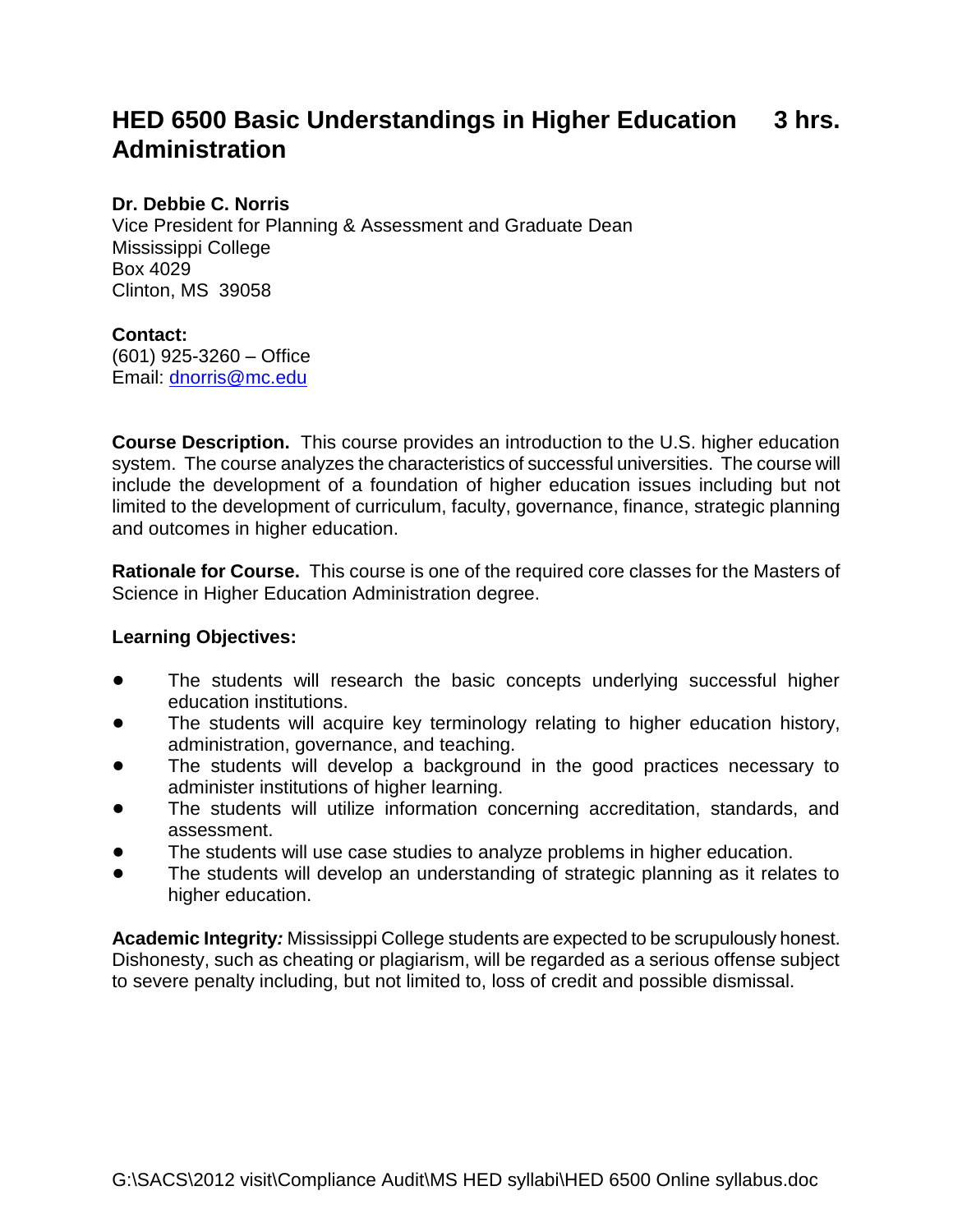# **Outline of topics to be covered in the course:**

- Governance in Higher Education
- **Assessment & Accreditation in Higher Education**
- **•** Strategic Planning in Higher Education
- **Managing Higher Education**
- ! Characteristics of Successful Institutions of Higher Education
- Marketing a university/college

# **Methods of instruction:**

The instructor will use an on-line format enhanced with many articles to read. Bulletin board discussion and chat room discussion groups will be a regular part of the class. The students will complete research assignments. Each student will choose a book from the list given in this syllabus and then complete a 7-page written book report. Each student will build a portfolio containing a sample of each piece of work assigned.

### **Required text:**

Shattock, M. (2003). *Managing Successful Universities*. New York, NY: McGraw-Hill.

**The following books are on reserve at Leland Speed Library. These books are also available through other libraries that may be located through the database FirstSearch [http://newfirstsearch.oclc.org/done=referrer;FSIP]. Access information: user: 100117800 / pswd: hxd6fever** 

### **Choose one of these books to read for your book report:**

- Upcraft, M. L., Gardner, J. N., & Barefoot, B. O. (2004). *Challenging and Supporting the First-Year Student.* San Francisco: Jossey-Bass. **Call no. 378.198 Up1C**
- Kuh, G. D., Kinzie, J., Schuh, J. H., Whitt, E. J. (2005). *Student success in college*. San Francisco: Jossey-Bass. **Call no. 378.198 St94K**
- Kezar, A. J., Chambers, A. C., Burkhardt, J. (2005). *Higher education for the public good*. San Francisco: Jossey-Bass. **Call no. 378.01 H537**
- Cheldelin, S. I. & Lucas, A. F. (2003). *The Jossey-Bass academic administrator*=*s guide to conflict resolution*. San Francisco: Jossey-Bass. **Call no. 378.194 C417a**
- Chan, J. F. (2003). *The Jossey-Bass academic administrator*=*s guide to meetings*. San Francisco: Jossey-Bass. **Call no. 658.456 C36a**
- Barr, M. J. (2002). *The Jossey-Bass academic administrator's guide to budgets and financial management*. San Francisco: Jossey-Bass. **Call no. 378.106 B27a**
- Rosse, J. G. & Levin, R. A. (2003). *The Jossey-Bass academic administrator*=*s guide to hiring*. San Francisco: Jossey-Bass. **Call no. 378.11 R734**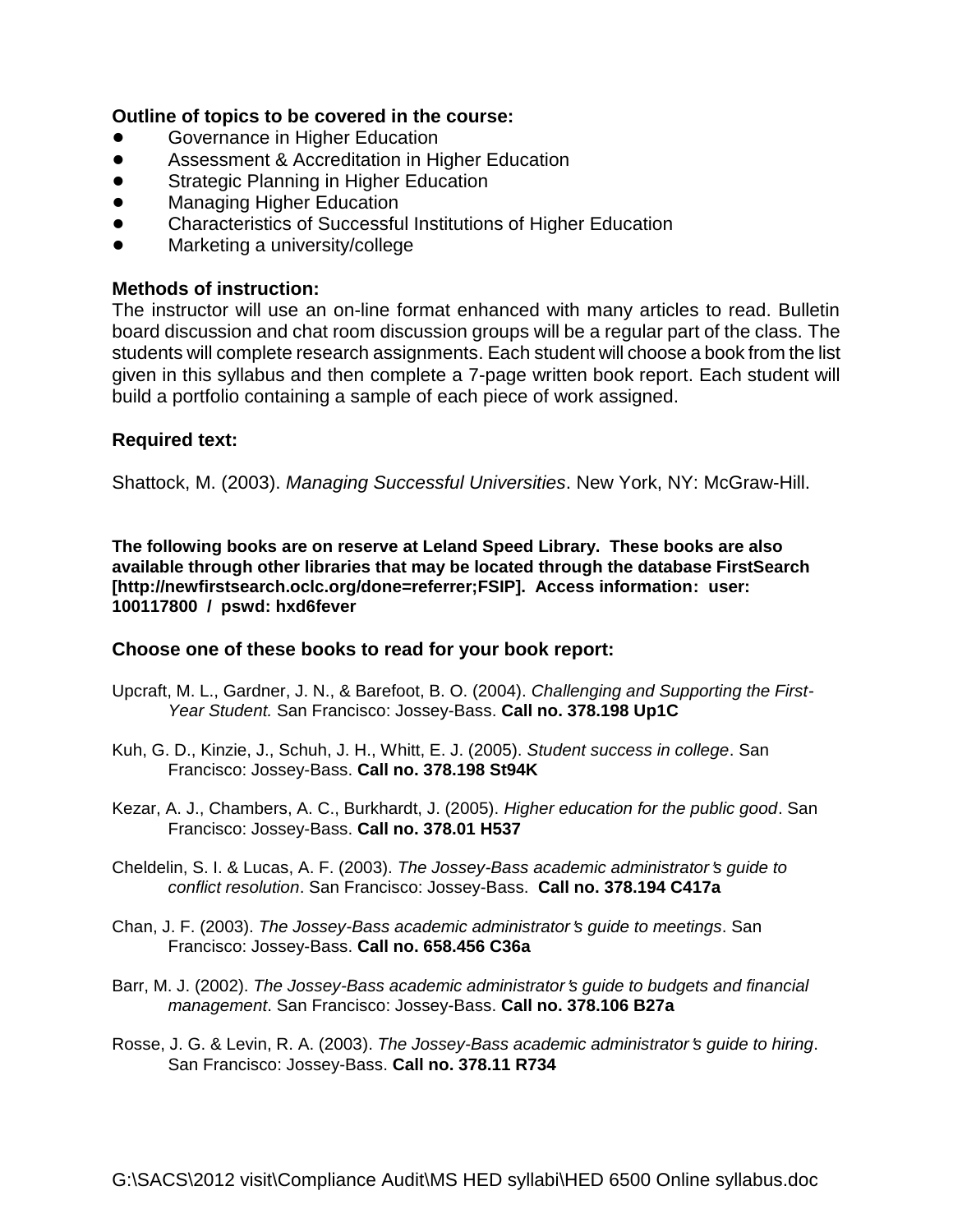- Benfari, R. C. (1999). *Understanding and changing your management style*. San Francisco: Jossey-Bass. **Call no. 658.409 B436u**
- Dooris, M., Kelley, J. & Trainer, J. F. (2004). *Successful strategic planning*. San Francisco: Jossey-Bass. **Call no. 378.73 Su18**
- Braxton, J. M., Hirschy, A. S., McClendon, S. A. (2004). *Understanding and reducing college student departure*. San Francisco: Jossey-Bass. **Call no. 378.1691 B739u**
- Westfall, S. B. (2007). *The small college dean*. San Francisco: Jossey-Bass. **Call no. 371.4047 Sm18**
- Townsend, B. K. & Dougherty, K. J. (2007) *Community college missions in the 21st century*. San Francisco: Jossey-Bass. **Call no. 378.1 C737**
- Banta, T. W. (2007). *Assessing student learning in the disciplines*. San Francisco: Jossey-Bass. **Call no. 378.73 As74**
- Palloff, R. M. & Pratt, K. (2007). *Building virtual learning communities*. San Francisco: Jossey-Bass. **Call no. 378.17 P179b 2007**
- Johnstone, S. M. & Assoc. (2007). *Advancing campus efficiencies*. San Francisco: Jossey-Bass. **Call no. 378.1 J657a**
- Revisiting outcomes assessment in higher education. (2006). Westport, CT: Libraries Unlimited. **Call no. 378.166 R327**
- Maxwell, J.C. (1999). The 21 indispensable qualities of a leader: becoming the person that people will want to follow. Nashville, TN: T. Nelson. **Call no. 158.4 M451t**
- Crosling, G., Thomas, L., Heagney, M. (2008). *Improving Student Retention in Higher Education.*  New York: Routledge Taylor & Francis Group. **Call no. 378.1691 Im7**
- Harper, S.R., Quaye, S.J. (2009). *Student Engagement in Higher Education.* New York: Routledge Taylor & Francis Group. **Call no. 378.197 St94**
- Dembo, M.H. & Seli, H. (2008). *Motivation and Learning Strategies for College Success, Third Addition.* New York: LEA Taylor & Francis Group. **Call no. 378.198 D393m 2008**

#### **Course assignments/assessments**

Assignments are given at the end of each lesson. These assignments must be submitted in a Word document and attached to email. Students' assignments are due at the end of each week, and a reduction in grade will be made for late assignments. Then the instructor will give you feedback and a grade on the individual assignment. This feedback is to be used to enhance the assignment and turn it in a portfolio at near the end of the semester. The portfolio should be organized like a three-ring paper notebook. Include the question you are answering and then your answer.